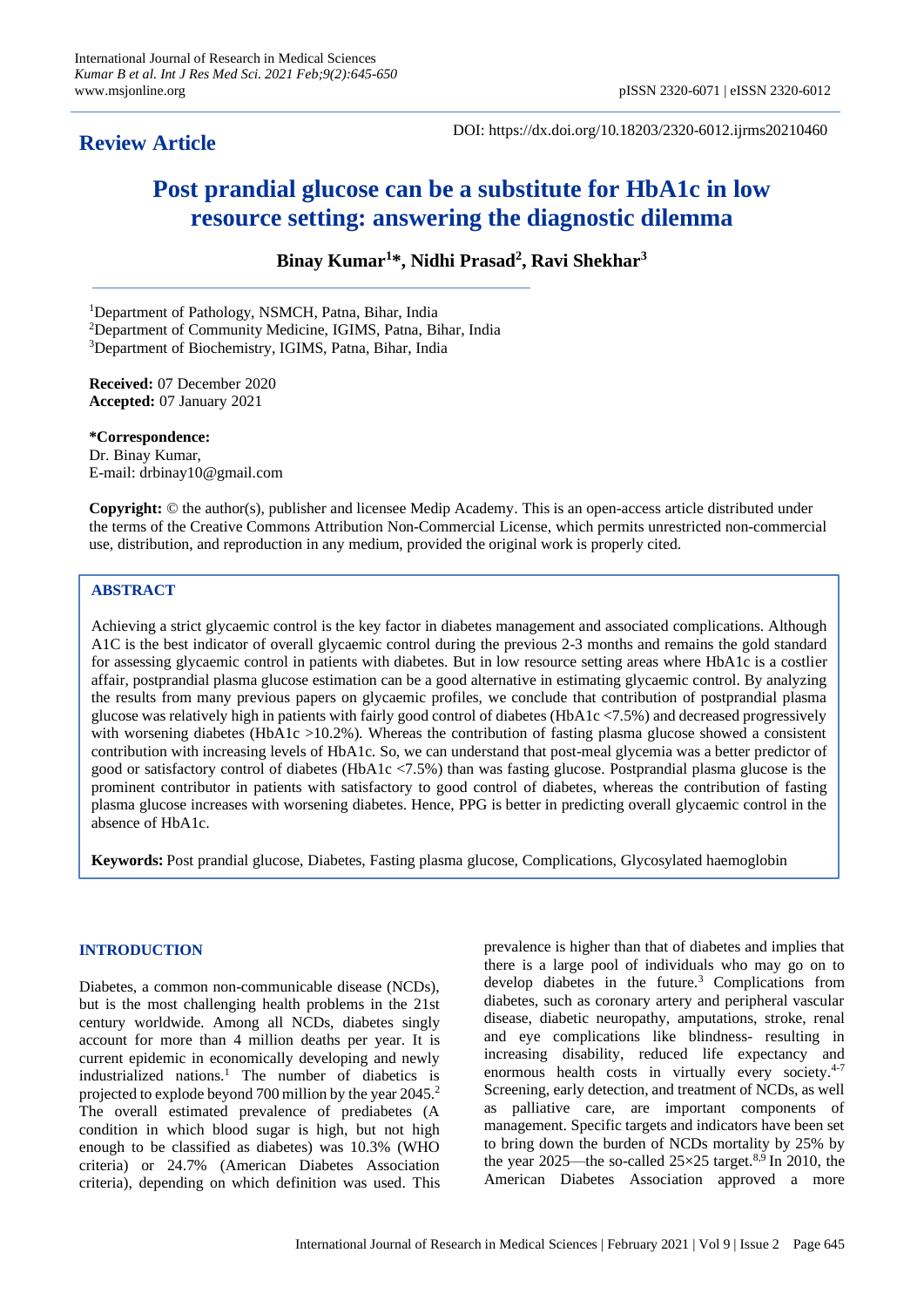expensive assay of glycated haemoglobin A1c (HbA1c) as one of the three tests for diabetes and prediabetes screening. Many studies showed that relying only on FPG will result in missing 42% of cases of diabetes, postprandial plasma glucose has closer association to glycosylated haemoglobin than fasting plasma glucose, therefore targeting postprandial plasma glucose should be our focus.<sup>10</sup>

Many recent studies revealed Vitamin D extra skeleton activity, it has a protecting role in cardio metabolic diseases, cancer and inflammatory condition. Deficient vitamin D level plays a crucial role in pathogenesis of insulin resistance, including obesity and diabetes.<sup>11</sup>

#### **PATHOPHYSIOLOGY**

In healthy subject's plasma glucose range is maintained in narrow range of 72–144 mg/dl. This Physiological range is maintained by a fine balance between glucose influx (exogenous glucose delivery and endogenous glucose production) and glucose efflux (glucose utilization by insulin sensitive tissues such as the skeletal muscle and insulin insensitive tissues, particularly the brain).<sup>12</sup> be defined as value of plasma glucose level measured after overnight (8–12 hour) fasting and after 2 hour of proper meal respectively.15 Pancreas plays a crucial role in maintaining blood glucose levels within a very narrow range through glucagon and insulin by their opposing and balanced actions and glucose homeostasis.<sup>13</sup> For fasting level of blood glucose and PPBG value liver as well as pancreas are responsible. During sleep or between meals when blood glucose levels is low or during prolonged fasting,  $\alpha$  -cells release glucagon and promote hepatic glycogenolysis and hepatic and renal gluconeogenesis and increase endogenous blood glucose levels and insulin drops resulting in higher FBG level. The increase glucagon to insulin ratio as seen in diabetes, where liver is involved in excess glycogen breakdown and gluconeogenesis. The elevated glucose levels after a meal, insulin secretion is stimulated from  $\beta$  cells and insulin enables insulindependent uptake of glucose into muscle and adipose tissues and lowering its level. Moreover, insulin enhances glycogenesis, lipogenesis and incorporation of amino acids into proteins. Although many a times in spite of sufficient insulin in body, individual may have higher FBG level, mainly due to insulin resistance in case of impaired fasting glucose tolerance and diabetes mellitus. Body glucose level is maintained by a very complex integrated mechanism involving release of hormones and action of enzymes on key metabolic pathways resulting in a smooth transition normally from a high level of glucose influx following meals / glucose intake to a basal level after 2-3 hours or so. Excluding alimentary hypoglycaemia, renal glycosuria, hereditary fructose intolerance and galactosemia, the possible causes of post prandial reactive hypoglycaemia (PRH) include high insulin sensitivity, exaggerated response of insulin and glucagon like peptide 1, defects in counter regulation, very lean and /or anxious individuals, after massive weight reduction, women with lower body overweight etc.<sup>14</sup> The PP- plasma glucose has closer association to HbA1C than fasting plasma glucose, therefore evaluating postprandial plasma glucose is worthful. <sup>10</sup> Fasting and 2 hour postprandial plasma glucose can

#### **Table 1: Diagnostic criteria for diabetes and prediabetes (ICMR.diabetesGuidelines.2018).**

| <b>Paramete</b> | <b>Normoglycae</b> | <b>Prediabet</b>          | <b>Diabete</b> |
|-----------------|--------------------|---------------------------|----------------|
| rs              | mia                | <b>es</b>                 | S              |
| <b>FPG</b>      | $< 110$ mg/dl      | 110-125<br>mg/dl<br>(IFG) | >126<br>mg/dl  |
| $2-h$ PG        | $<$ 140 mg/dl      | 140-199<br>mg/dl<br>(IGT) | >200<br>mg/dl  |
| HbA1c           | $< 5.7\%$          | 5.7-6.4%                  | $\geq 6.5\%$   |
|                 |                    |                           | >200           |
| Random          |                    |                           | mg/dl          |
| plasma          |                    |                           | (with          |
| glucose*        |                    |                           | sympto         |
|                 |                    |                           | ms of          |
|                 |                    |                           | diabetes)      |

\* Individuals with random plasma glucose between 140-199 mg/dl is recommended to undergo OGTT IFG - impaired fasting glucose; IGT - impaired glucose tolerance.

A1C ≥6.5% (in adults) Normal HbA1c values and interpretation: normal nondiabetic range: 4.5-5.7%, serious risk of hypoglycaemia: <4.5, diabetic range: >6.5%, prediabetic range: 5.8-6.4%.

#### **PREDIABETES**

Prediabetes is a clinical condition where; individuals blood glucose levels is higher than normal physiological levels but lower compared to diabetic range. Up to 70% of prediabetic will eventually develop diabetes within a decade of initial diagnosis. <sup>16</sup> Despite the worldwide prevalence of prediabetes and diabetes, many patients remain undiagnosed. This may be attributed to the current reference standards for fasting glucose (FG), and/or the inconvenience for individuals taking the 2hr oral glucose tolerance test (OGTT). However, recent studies have highlighted HbA1calong with OGTT probably being the more accurate diagnostic test for pre/diabetes evaluation associated with age, BMI, physical activity, income, education, race/ethnicity, etc.<sup>17,18</sup> Post prandial glucose can be used in diagnosing it better.

# **AS AN ESTIMATION OF CARDIOVASCULAR RISK**

It is well established that postprandial glucose level, is an independent risk factor for cardiovascular complications, in type 2 diabetes, with incidence rates 5- to 10-fold higher than microvascular disease. For this reason, the estimation of A1C and 2-h OGTT are good predictors for patients with CVD.19-22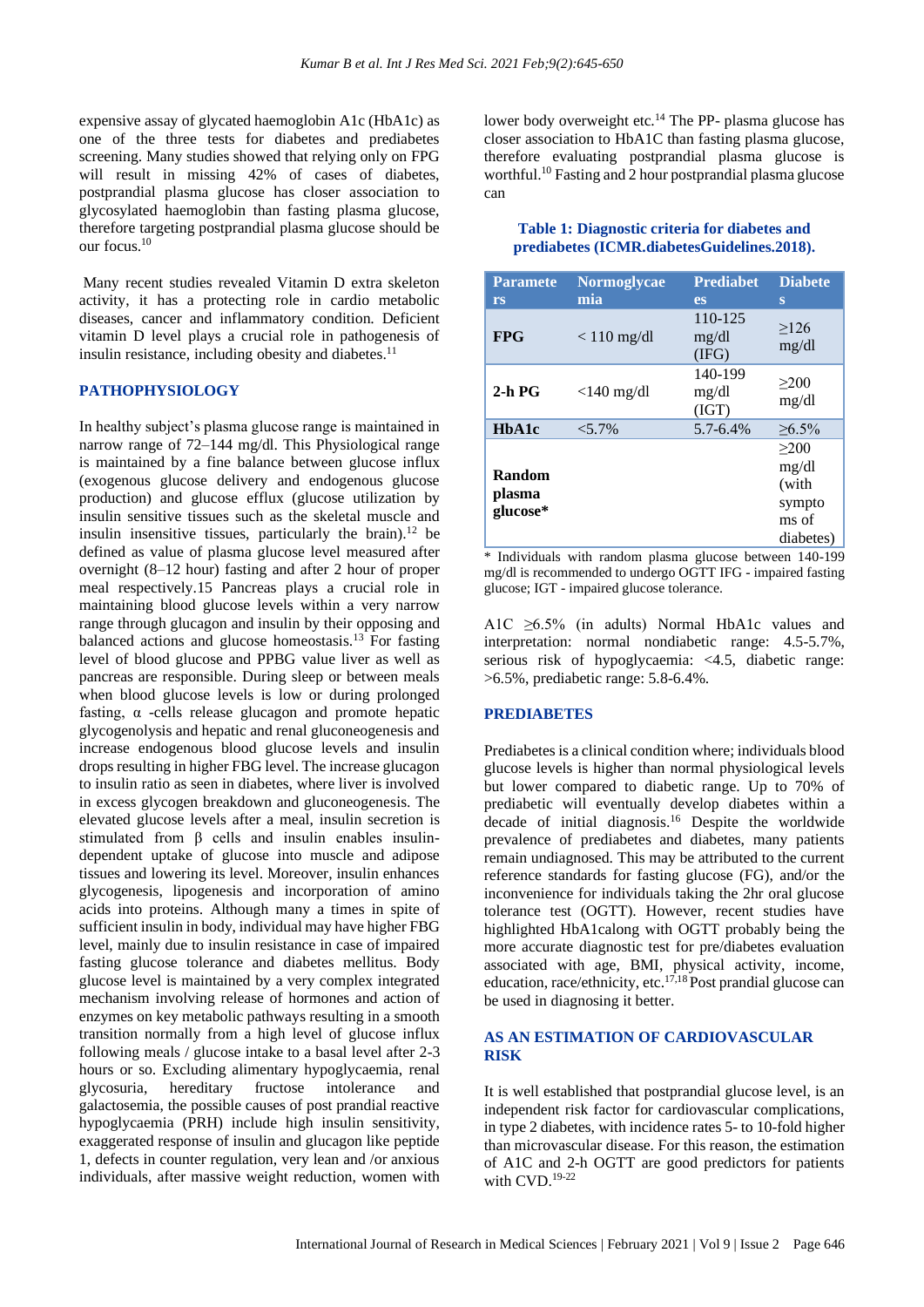#### **AS A PREDICTOR FOR RETINOPATHY**

It's a common practice among people having diabetes, routinely check their blood sugar before meal but not afterward or they leave it until the next mealtime. But by that time blood sugar is again within the normal range yet, in the meantime, a marked rise in blood sugar may have gone unnoticed and remained high for a long period. As long as glucose remains unchecked after meal, major fluctuations can go unnoticed. Studies have revealed that a sharp increase in glucose after eating may influence the occurrence of resulting complications such as diabetic retinopathy. 23

# **IN PLANNING FOR ADEQUATE DIET**

When post prandial blood sugar spikes, it may be difficult to get the level right all the way down to normal, As per American Association of Clinical Endocrinologists (AACE)"By measuring Post Prandial sugar, we are able to determine whether or not nutritional adjustments or premeal bolus insulin required or not. It is noticed that sufferers who attain their pre-meal glucose goals but whose A1C stays excessive, PPG tracking and treatment is recommended."<sup>24</sup> Studies have shown that postprandial sugar level directly affects HbA1c, so despite the fact that glucose spikes after meal are effective for short period, nevertheless it can elevate HbA1c over the path of time.<sup>25</sup> Most person measures their blood sugar before meal but not afterward. By that time the sudden spike in blood sugar after meal goes undetected and unchecked for a long period and when next check is done the level comes down to normal.<sup>26</sup> Other studies have found out that sharp rise in glucose after meal might also additionally impact the prevalence of complications like diabetic retinopathy etc.

# **IN EXCLUSIVE CONDITIONS**

In certain clinical conditions like cystic fibrosis, suspected type 1 diabetes and in children, adolescents and pregnant women A1C not recommended as diagnostic test for diagnosis.<sup>27</sup> Other tests, such as fructosamine, glycated albumin and 1,5-anhydroglucitol is not validated and frequently used for the diagnosis of diabetes. Confirming diabetes in of people with an initial positive test. Currently approximately 40% to 90% people having asymptomatic hyperglycemia are mis diagnosed as diabetic on single test, a repeat confirmatory laboratory test (FPG, A1C, 2hPG in a 75 g OGTT) must be done on another day. It is preferable that the same test be repeated (in a timely fashion) for confirmation. 28

#### **CERTAIN PHENOMENON**

The dawn phenomenon is a medical condition characterized by a raised blood sugar early in the morning. This sugar surge results from declining levels of insulin and an increase in growth hormones. It is related to an inadequate dose of insulin in the night before or eating too many carbs. In non-diabetic the body respond to the rise in blood sugar by releasing insulin, thus maintaining steady glucose levels. This essentially nullifies the dawn phenomenon.<sup>29</sup>

Somogyi effect, also known as post-hypoglycaemic hyperglycaemia, is a response to low blood sugar during the night due to high insulin dose or less/inadequate carb intake. This Phenomenon is due to a rebound effect of the body when blood glucose levels drops too low in late-night resulting in activation of counterregulatory hormones such as adrenaline, corticosteroids, growth hormone, and glucagon leading to activation of gluconeogenesis cascade and hyperglycemia in the early morning.<sup>30</sup>

# **IN LOW RESOURCE SETTING**

As per United Kingdom prospective diabetes study (UKPDS) HbA1c >7.0 % is significantly associated with increased risk of both microvascular and macrovascular complications. 31,32 HbA1c is an excellent indicator for overall glucose exposure integrating both fasting and postprandial blood sugar Since it reflects the mean glycaemic values of previous 2–3 months. But due to high costing of HbA1c test it is difficult to use in resource poor community. So post-prandial and fasting plasma glucose estimation has taken into practice particularly in developing countries. <sup>33</sup> However, circumstantial evidence indicates that there is no consensus amongst professionals whether FPG or PPG is a better predictor of glycaemic control when HbA1c testing is not available.<sup>34</sup> Some of the studies indicated that in good or fair HbA1c values, PPG levels made the highest contribution whereas fasting hyperglycemia appeared as the main contributing factor in poorly controlled disease having HbA1c >9 %. So, in easier terms PPG reflects better as compared with FPG in estimating plasma glucose level. Diabetes complications such as retinopathy, nephropathy can be predicted well by the concentration of HbA1c, which are understood to be due to harmful advanced glycation end products.35-37

## **LIMITATION OF HB1AC**

There are few limitations of A1c to use it as a diagnostic criterion like it should be regularly validated and calibrated standardized to the National Glycohemoglobin Standardization Program—Diabetes Control and Complications Trial reference. A1c may be misleading in individuals with various hemoglobinopathies, hemolytic or iron deficiency anemias, iron deficiency without anemia, Graves' disease and severe hepatic and renal disease.<sup>38,39</sup>

#### **DISCUSSION**

Effective glycaemic control/reducing hyperglycaemia significantly decreases the morbidity and mortality resulting from microvascular and macrovascular complication of long term uncontrolled diabetes. 40-43 Estimation of HbA1c remains the gold standard for assessment of glycaemic control but monitoring of PPG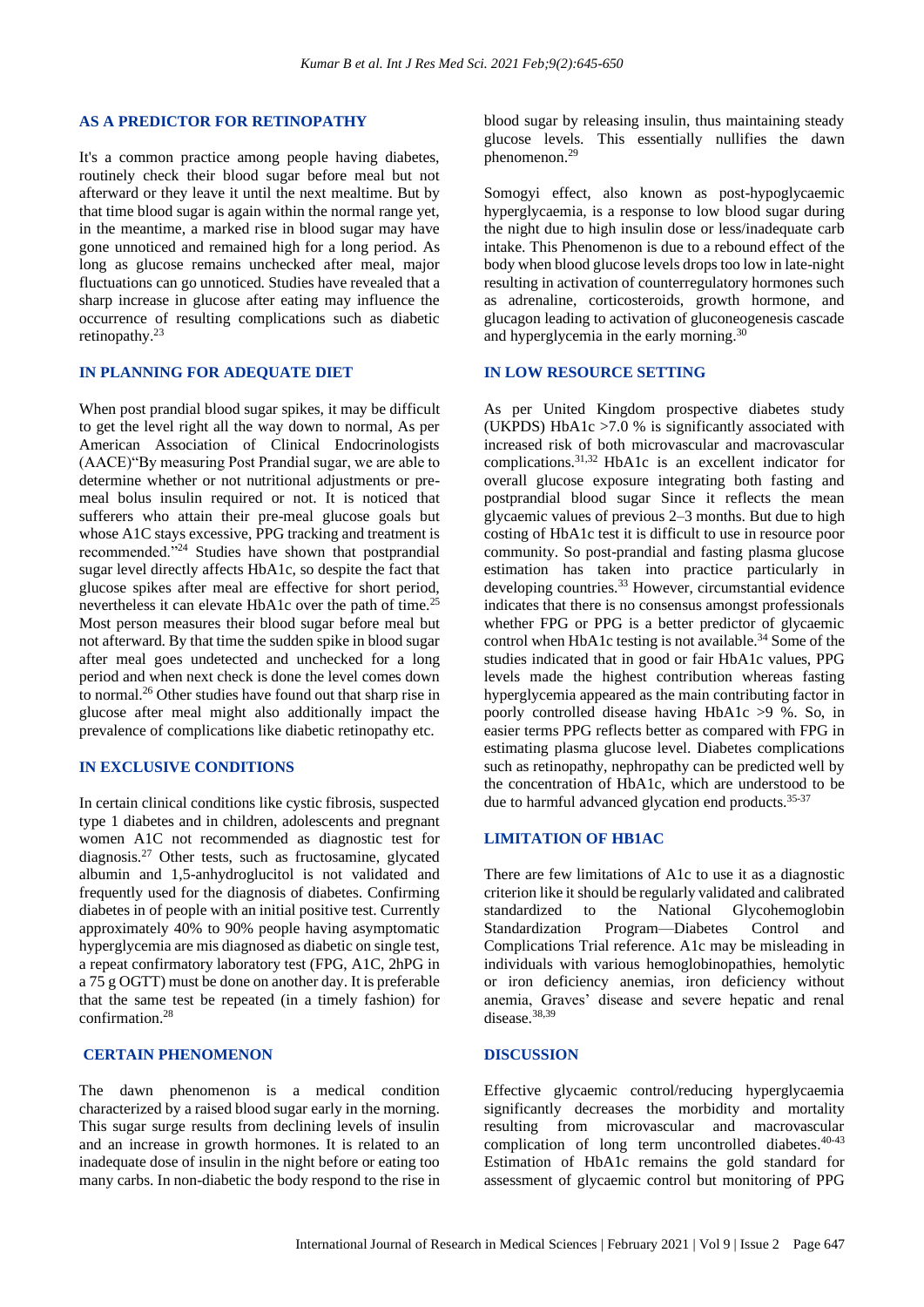can be more helpful than FBG for optimal glycaemic control and prevent long term diabetes complication alone in the absence of HbA1c, especially in developing countries.<sup>44</sup>

Studies have shown better correlation of PPG than FPG to HbA1c and both equally correlated to fructosamine levels. Thus, PPG predicted overall glycaemic control better than FPG. Compared to HbA1c, fructosamine is not well correlated with mean blood glucose level. Hence, HbAlc is better than fructosamine in monitoring overall glycaemic control. <sup>45</sup> Also in Type 2 Diabetes Mellitus subjects who had already reached their A1C goal, pp-SMBG at least twice a day was associated with further improvement in glycemia, lipids, and weight, as well as exercise and dietary habit.<sup>46</sup> Most individuals with HbA1c values between 6.0% and 7.0% have normal FPG levels but abnormal 2-hour PCPG levels, suggesting that an upper limit of normal for FPG at 110 mg/dL (6.11 mmol/L) is too high and that attempts to lower HbA1c in these individuals will require treatment preferentially directed at lowering postprandial glucose levels.<sup>47</sup> Attempts to treat patients aiming for ambitious A1C targets, will generally fail unless PPG is controlled.<sup>48,49</sup> If a single blood test at any time of the day could diagnose diabetes it may be worthwhile as we may prevent long term complications and its related morbidity.

#### **CONCLUSION**

In the management of diabetes mellitus glycaemic control is the most important aspect to be looked for. Continuous monitoring of interstitial blood glucose provides an opportunity to better understand the glycaemic excursions in patients with type 1 and type 2 diabetes mellitus. Circulating glucose concentration can be assessed using a range of samples and variable technology, PPG strongly correlate with HbA1c and contributes significantly to overall glycaemic control. This is in line with contemporary evidence that showed strong relation between PPG and development of diabetes complications. Consequently, on the basis of recent studies we can claim that special attention should be given to monitoring and treating PPG until the ongoing debate are resolved through large randomized control trials. Hence monitoring of PPG can be helpful in achieving optimal glucose level and in preventing long term diabetes complication compared to FPG alone in the absence of HbA1c, especially in under privileged settings.

*Funding: No funding sources Conflict of interest: None declared Ethical approval: Not required*

#### **REFERENCES**

1. World Health Organization. Global report on diabetes. 2016. ISBN 978 92 4 156525 7 (NLM classification: WK 810). Geneva: World Health Organization, 2016. Last accessed on 08 November, 2020.

- 2. International Diabetes Federation. IDF Diabetes Atlas, 9th edn. 2020. https://www.idf.org/aboutdiabetes/what-isdiabetes/facts-figures.html. Last accessed 6th July, 2020.
- 3. Diabetes is more prevalent among the urban poor: A summary of the findings of the ICMR-INDIAB Study. Curr Med Issues. 2017;15:243-4. http://www.cmijounal.org/text.asp?2017/15/3/243/2 12384. Last accessed on 08 November, 2020.
- 4. World Health Organization. Projections of mortality and burden of disease to 2030. Burden of Disease Project 2006. http://www.who.int/entity/healthinfo/global\_burden disease/projections/en/. Last accessed on 08 November, 2020.
- 5. American Diabetes Association Economic costs of diabetes in the U.S. in 2007.Diabetes Care. 2008;31:596-615. Last accessed on 08 November, 2020.
- 6. United Nations World Population Prospects, the 2006 revision. Population Division of the Department of Economic and Social Affairs of the United Nations Secretariat. 2007. Last accessed on 08 November, 2020.
- 7. Zhang P, Zhang X, Brown J, Vistisen D, Sicree R, Shaw J'et al. Economic impact of diabetes. 4th ed. International Diabetes Federation. The Diabetes Atlas, Brussels. 2009.
- 8. World Health Organization. India: first to adapt the Global Monitoring Framework on Non-Communicable Diseases (NCDs). 2015. http://www.who.int/features/2015/ncd-india/en/. Last accessed on 25 March 2018.
- 9. Review of progress of on NCD to prevent early death resulting from it. https://www.who.int/ncds/governance/third-unmeeting/en/. Last accessed on 28 June, 2020.
- 10. Haddadinezhad S, Ghazaleh N. Relation of fasting and postprandial and plasma glucose with hemoglobinA1c in diabetics. Int J Diabetes Dev Ctries. 2010;30(1):8-10.
- 11. Szymczak-Pajor I. Analysis of Association between Vitamin D Deficiency and Insulin Resistance. Nutrients. 2019;11(4):794.
- 12. Cryer PE. Glucose counterregulation: Prevention and correction of hypoglycemia in humans. Am J Physiol. 1993;264:E149-155.
- 13. Pant V, Gautam K, Pradhan S. Postprandial Blood Glucose can be less than Fasting Blood Glucose and this is not a Laboratory Error J Nepal Med Assoc. 2019;57(215):67-8.
- 14. Gebhard B, Holst JJ, Biegelmayer C, Miholic J. Post prandial GLP-1, norepinephrine and reactive hypoglycaemia in dumping syndrome. Dig Dis Sci. 2001;46(9):1915-923.
- 15. American Diabetes Association Standards of medical care in diabetes. Diabetes Care. 2014;37:S14-80.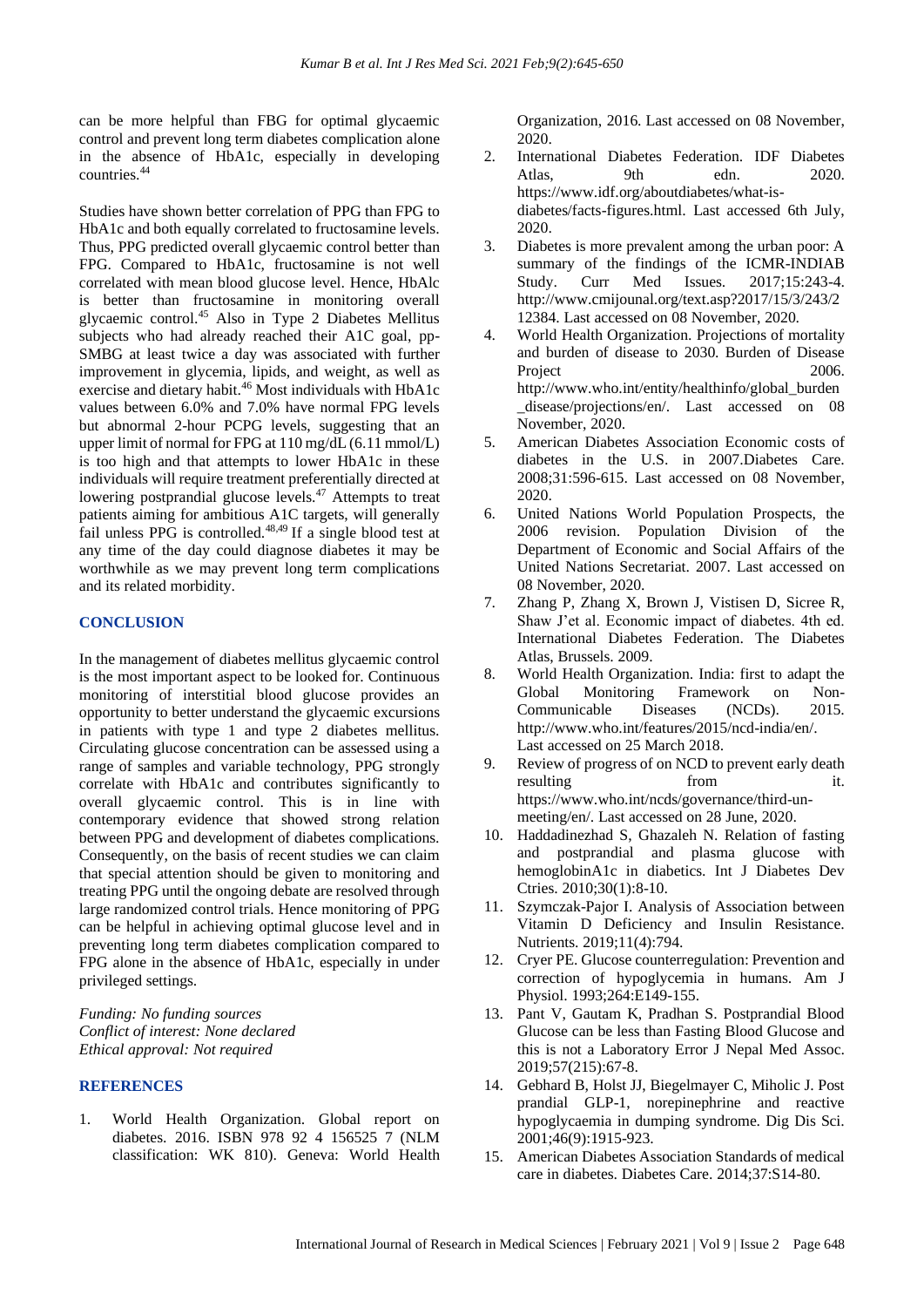- 16. Centers for Disease Control and Prevention (CDC). Awareness of prediabetes--United States, 2005- 2010, MMWR: Morbidity and Mortality Weekly Report. 2013;62:209-12.
- 17. Ho-Pham LT, Nguyen UDT, Tran TX, Nguyen TV. Discordance in the diagnosis of diabetes: comparison between HbA1c and fasting plasma glucose. PLoS One. 2017;12:e0182192.
- 18. Lo CC, Lara J, Cheng TC. Skin deep: enhanced variable may help explain racial disparities in type 2 diabetes and prediabetes. Diabetes Therapy. 2017;8(4):837-50.
- 19. The DECODE Study Group, on behalf of the European Diabetes Epidemiology Group. Glucose tolerance and cardiovascular mortality: comparison of fasting and 2-h diagnostic criteria. Arch Intern Med. 2001; 161:397-404.
- 20. Khaw KT, Wareham N, Bingham S, Luben R, Welch A, Day N. Association of hemoglobin A1c with cardiovascular disease and mortality in adults: the European prospective investigation into cancer in Norfolk. Ann Intern Med. 2004;141:413-420.
- 21. Cavalot F, Petrelli A, Traversa M, Bonomo K, Fiora E, Conti M et al. Postprandial Blood Glucose Is a Stronger Predictor of Cardiovascular Events Than Fasting Blood Glucose in Type 2 Diabetes Mellitus, Particularly in Women: Lessons from the San Luigi Gonzaga Diabetes Study. The Journal of Clinical Endocrinology & Metabolism. 2006;91(3):813-19.
- 22. DECODE Study Group, the European Diabetes Epidemiology Group. Glucose tolerance and cardiovascular mortality: comparison of fasting and 2-hour diagnostic criteria. Arch Intern Med. 2001;161:397-404.
- 23. International Diabetes Federation 2011; Guideline for management of postmeal glucose in diabetes. www.idf.org. Last accessed 17th August, 2015.
- 24. O'Keefe JH, Gheewala NM, O'Keefe J. Dietary Strategies for Improving Post-Prandial Glucose, Lipids, Inflammation, and Cardiovascular Health. Journal of the American College of Cardiology. 2008;51(3):249-55.
- 25. Why Checking Postprandial Glucose Is Important. Available at: at: https://www.everydayhealth.com/hs/type-2 diabetes-management/postprandial-glucose/. Accessed on 6th July, 2020.
- 26. Monnier L. Contributions of fasting and postprandial plasma glucose increments to the overall diurnal hyperglycemia of type 2 diabetic patients: variations with increasing levels of HbA(1c). Diab Care. 2003;26(3):881-85.
- 27. International Diabetes Federation 2011; Guideline for management of postmeal glucose in diabetes. www.idf.org. Last accessed 17th August, 2015.
- 28. Punthakee Z, Goldenberg R. Definition, Classification and Diagnosis of Diabetes, Prediabetes and Metabolic Syndrome. Can J Diabetes. 2018;42:S10-S15.
- 29. Rybicka M, Krysiak R, Okopień B. The dawn phenomenon and the Somogyi effect - two phenomena of morning hyperglycaemia. Endokrynol Pol. 2011;62(3):276-84.
- 30. Gale EA, Kurtz AB, Tattersall RB. In search of the Somogyi effect. Lancet. 1980;2(8189):279-82.
- 31. UK Prospective Diabetes Study (UKPDS) Group Intensive blood-glucose control with sulphonylureas or insulin compared with conventional treatment and risk of complications in patients with type 2 diabetes (UKPDS 33). Lancet. 1998;352:837-53.
- 32. The Diabetes Control and Complications Trial Research Group The relationship of glycemic exposure (HbA1c) to the risk of development and progression of retinopathy in the Diabetes Control and Complications Trial. Diabetes. 1995;44:968-83.
- 33. Swetha NK. Comparison of fasting blood glucose & post prandial blood glucose with HbA1c in assessing the glycemic control. International J of Healthcare and Biomedical Research. 2014;2(3):134-39.
- 34. Sheppard P, Bending JJ, Huber JW. Pre- and postprandial capillary glucose self-monitoring achieves better glycaemic control than pre-prandial only monitoring: A study in insulin treated diabetic patients. Practical Diabetes Int. 2005;22(1):15-22.
- 35. Weykamp C, Garry John W, Mosca A. A review of the challenge in measuring hemoglobin A1c. Journal of diabetes Sci Technol. 2009;3(3):439-45.
- 36. Pasupathi P, Manivannan P M, Uma M, Deepa M. Glycated haemoglobin (HbA1c) as a stable indicator of type 2 diabetes Int J Pharm. Biomed Res. 2010;1(2):53-6.
- 37. Ken S. The correlation of hemoglobin A1c to blood glucose. J Diabetes Sci Technol. 2009;3(3):429-38.
- 38. Son JI, Rhee SY, Woo JT. Hemoglobin A1c may be an inadequate diagnostic tool for diabetes mellitus in anemic subjects. Diabetes Metab J. 2013;37:343-8.
- 39. Attard SM, Herring AH, Wang H. Implications of iron deficiency/anemia on the classification of diabetes using HbA1c. Nutr Diabetes. 2015;5:e166.
- 40. Mahato R, Gyawali P, Raut PP, Regmi P, Singh KP, Raj Pandeya DP, et al. Association between glycaemic control and serum lipid profile in type 2 diabetic patients: Glycated haemoglobin as a dual biomarker. Biomedical Researchm. 2011;22(3):375- 80.
- 41. UK Prospective Diabetes Study (UKPDS) Group Intensive blood-glucose control with sulphonylureas or insulin compared with conventional treatment and risk of complications in patients with type 2 diabetes (UKPDS 33) Lancet. 1998;352:837-53.
- 42. The Diabetes Control and Complications Trial Research Group The relationship of glycemic exposure (HbA1c) to the risk of development and progression of retinopathy in the Diabetes Control and Complications Trial. Diabetes. 1995;44:968-83.
- 43. Swetha NK. Comparison of fasting blood glucose & post prandial blood glucose with HbA1c in assessing the glycemic control. International J of Healthcare and Biomedical Research. 2014;2(3):134-39.